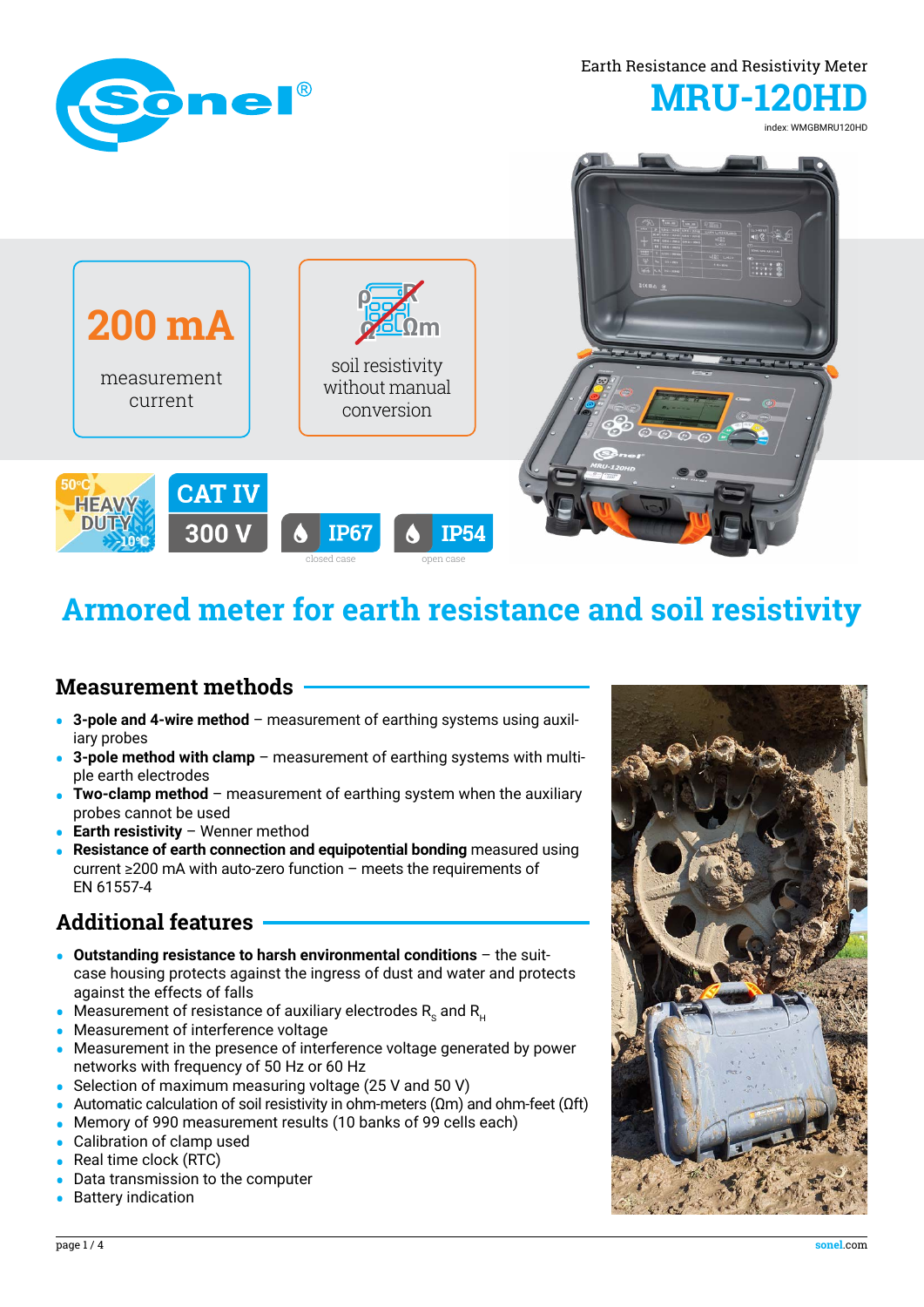







## **Application**

MRU-120HD was created for **the most difficult working conditions**. It generates a measuring current exceeding 200 mA, which provides effective measurements of grounding of energy objects such as transformer stations and power stations.

Thanks to the methods using clamps, it is **not necessary to disconnect the control connectors**, which is sometimes a very tedious operation. This plays a special role when performing works on objects exposed to weather conditions, where the connecting elements are sometimes corroded or tarnished.

The graphical user interface provides clear readings and explicit messages. This translates into quick, trouble-free service.

#### **Transport and security**

It doesn't matter if you take measurements while wading in the mud or if you act in the sand amongst clouds of dust. The MRU-120HD meter is ready and will not disappoint. **IP67** protection degree when the cover is closed ensures dust-tightness and prevents water ingress  $-$  even when the housing is immersed briefly! When measuring, the tightness is still high (IP54), providing protection against dust and water splashes from any direction.

## **Capabilities**

The measuring methods available in the device allow for comprehensive control of working and protective grounding. The calibration function of the test leads eliminates the influence of their resistance on the result. However, this is just the beginning.

- **• The 4-wire method** provides very accurate measurement of the expected small values of resistance – eliminates the resistance of the test leads connecting the meter to grounding.
- **• Measurement of resistance** of earth connection and equipotential bonding with a current exceeding 200 mA meets the requirements of EN 61557-4 standard.
- Before performing the measurement, the meter checks whether the tested object is a subject to excessive **interference voltage**, which may indicate additional problems.

#### **Memory and results**

The results can be saved to the device's memory. It is divided into **10 banks of 99 cells**, each corresponding to one measurement. These results can be easily transferred to the **Sonel Reader** software for archiving or subsequent analysis and research.

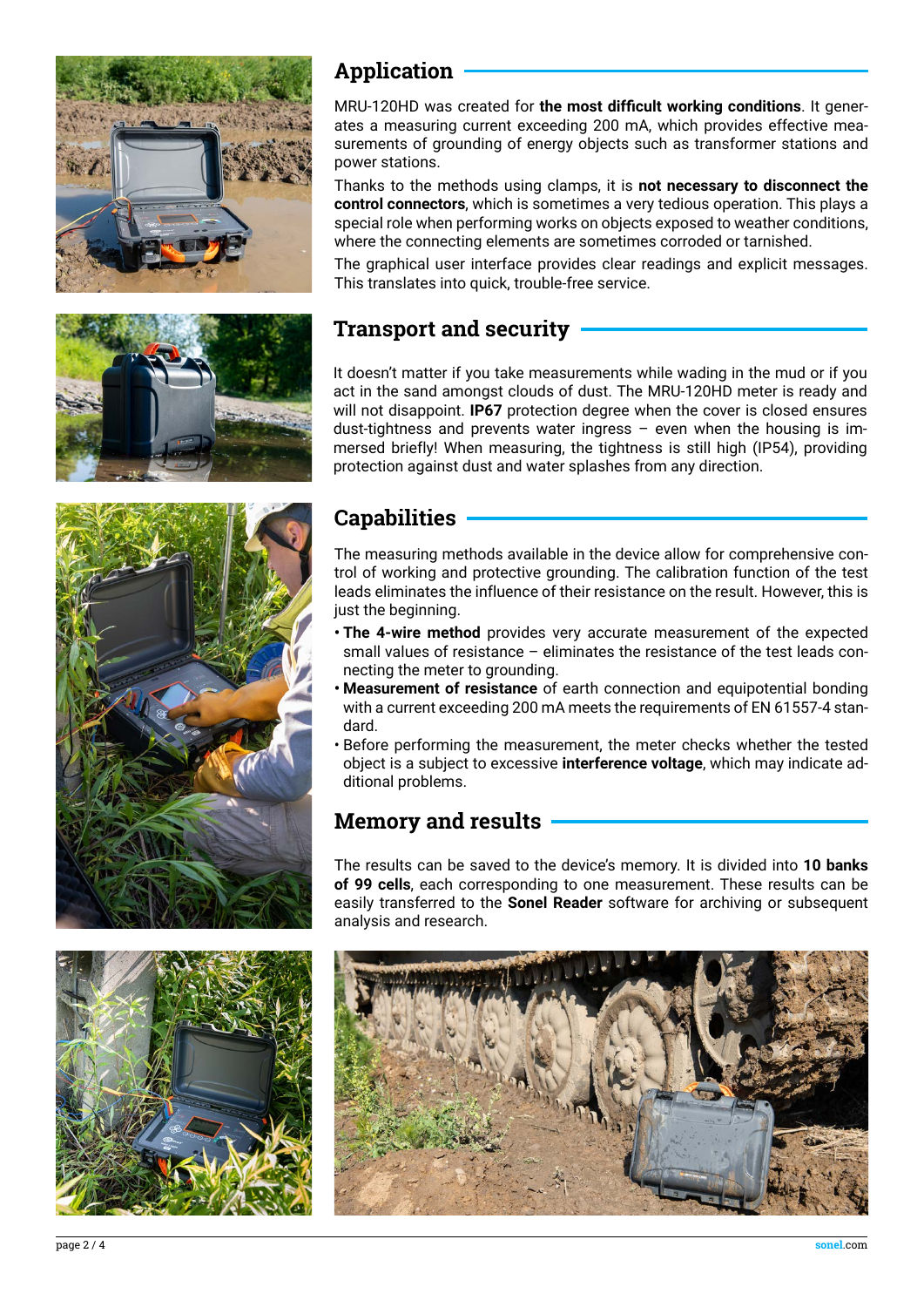#### **Technical data**

| <b>Measurement functions</b>                                                                           | <b>Measurement</b><br>range                           | <b>Display</b><br>range                    | <b>Resolution</b>        | Accuracy<br>$\pm$ (% m.v. + digits)                                                   |  |
|--------------------------------------------------------------------------------------------------------|-------------------------------------------------------|--------------------------------------------|--------------------------|---------------------------------------------------------------------------------------|--|
| Interference voltage                                                                                   | 0 V100 V                                              | 0 V 100 V                                  | 1 <sub>V</sub>           | $\pm$ (2% m.v. + 3 digits)                                                            |  |
| <b>Resistance of earth connection</b><br>and equipotential bonding                                     | $0.24$ $\Omega$ 19.9 k $\Omega$<br>acc. to EN 61557-4 | $0.00 \Omega$ 19.9 k $\Omega$              | from $0.01$ $\Omega$     | from $\pm$ (2% m.v. + 2 digits)                                                       |  |
| <b>Earth resistance</b>                                                                                |                                                       |                                            |                          |                                                                                       |  |
| 3-pole and 4-wire method                                                                               | $0.30 \Omega$ 19.9 k $\Omega$<br>acc. to EN 61557-5   | $0.00 \Omega$ 19.9 k $\Omega$              | from $0.01 \Omega$       | from $\pm$ (2% m.v. + 2 digits)                                                       |  |
| 3-pole + clamp method                                                                                  | $0.44 \Omega$ 1999 $\Omega$<br>acc. to EN 61557-5     | $0.00 \Omega$ 1999 $\Omega$                | from $0.01 \Omega$       | $\pm$ (8% m.v. + 3 digits)                                                            |  |
| two-clamp method                                                                                       | $0.00 \Omega$ 149.9 $\Omega$                          | $0.00 \Omega$ 149.9 $\Omega$               | from $0.01 \Omega$       | from $\pm(10\% \text{ m.v.} + 3 \text{ digits})$                                      |  |
| auxiliary electrodes resistance                                                                        | 0 Ω…19.9 kΩ                                           | $0 \Omega$ 19.9 k $\Omega$                 | from $1 \Omega$          | $\pm (5\% (R_{F} + R_{H} + R_{S}) + 8$ digits),<br>but $\geq 10\%$ R <sub>F</sub>     |  |
| <b>Earth resistivity</b>                                                                               | 0.0 Ωm999 kΩm                                         | $0.0 \Omega$ m999 k $\Omega$ m             | from $0.1 \Omega$ m      | Depends on the accuracy of the<br>$R_F$ 4p measurement, but not less<br>than ±1 digit |  |
| <b>Safety and work conditions</b>                                                                      |                                                       |                                            |                          |                                                                                       |  |
| Measuring category according to EN 61010                                                               |                                                       |                                            |                          |                                                                                       |  |
| ≤2000 m a.s.l.                                                                                         |                                                       | <b>IV 300 V</b>                            |                          |                                                                                       |  |
| ≤3000 m a.s.l.                                                                                         |                                                       | IV 255 V                                   |                          |                                                                                       |  |
| <b>Ingress protection</b>                                                                              |                                                       |                                            |                          |                                                                                       |  |
| closed case                                                                                            |                                                       |                                            | <b>IP67</b>              |                                                                                       |  |
| open case                                                                                              |                                                       | <b>IP54</b>                                |                          |                                                                                       |  |
| Type of insulation according to EN 61010-1 and IEC 61557                                               |                                                       | double                                     |                          |                                                                                       |  |
| <b>Dimensions</b>                                                                                      |                                                       | 390 x 310 x 180 mm<br>15.4" x 12.2" x 7.1" |                          |                                                                                       |  |
| Weight                                                                                                 |                                                       | ca. 4 kg<br>ca. 8.8 lbs                    |                          |                                                                                       |  |
| <b>Operating temperature</b>                                                                           |                                                       | $-10+50°C$<br>14122°F                      |                          |                                                                                       |  |
| <b>Storage temperature</b>                                                                             |                                                       | $-20+80°C$                                 |                          |                                                                                       |  |
| <b>Humidity</b>                                                                                        |                                                       | -4 176°F<br>2090%                          |                          |                                                                                       |  |
| <b>Nominal temperature</b>                                                                             |                                                       |                                            | $23 \pm 2^{\circ}$ C     |                                                                                       |  |
| <b>Reference humidity</b>                                                                              |                                                       |                                            | 73.4°F ± 3.6°F<br>40%60% |                                                                                       |  |
| <b>Memory and communication</b>                                                                        |                                                       |                                            |                          |                                                                                       |  |
| Memory of measurement results                                                                          |                                                       |                                            | 990 results              |                                                                                       |  |
| <b>Data transmission</b>                                                                               |                                                       | <b>USB</b>                                 |                          |                                                                                       |  |
| <b>Other information</b>                                                                               |                                                       |                                            |                          |                                                                                       |  |
| Quality standard - development, design and production                                                  |                                                       |                                            | <b>ISO 9001</b>          |                                                                                       |  |
| The product meets the EMC (emission for industrial environment)<br>requirements according to standards |                                                       | EN 61326-1<br>EN 61326-2-2                 |                          |                                                                                       |  |